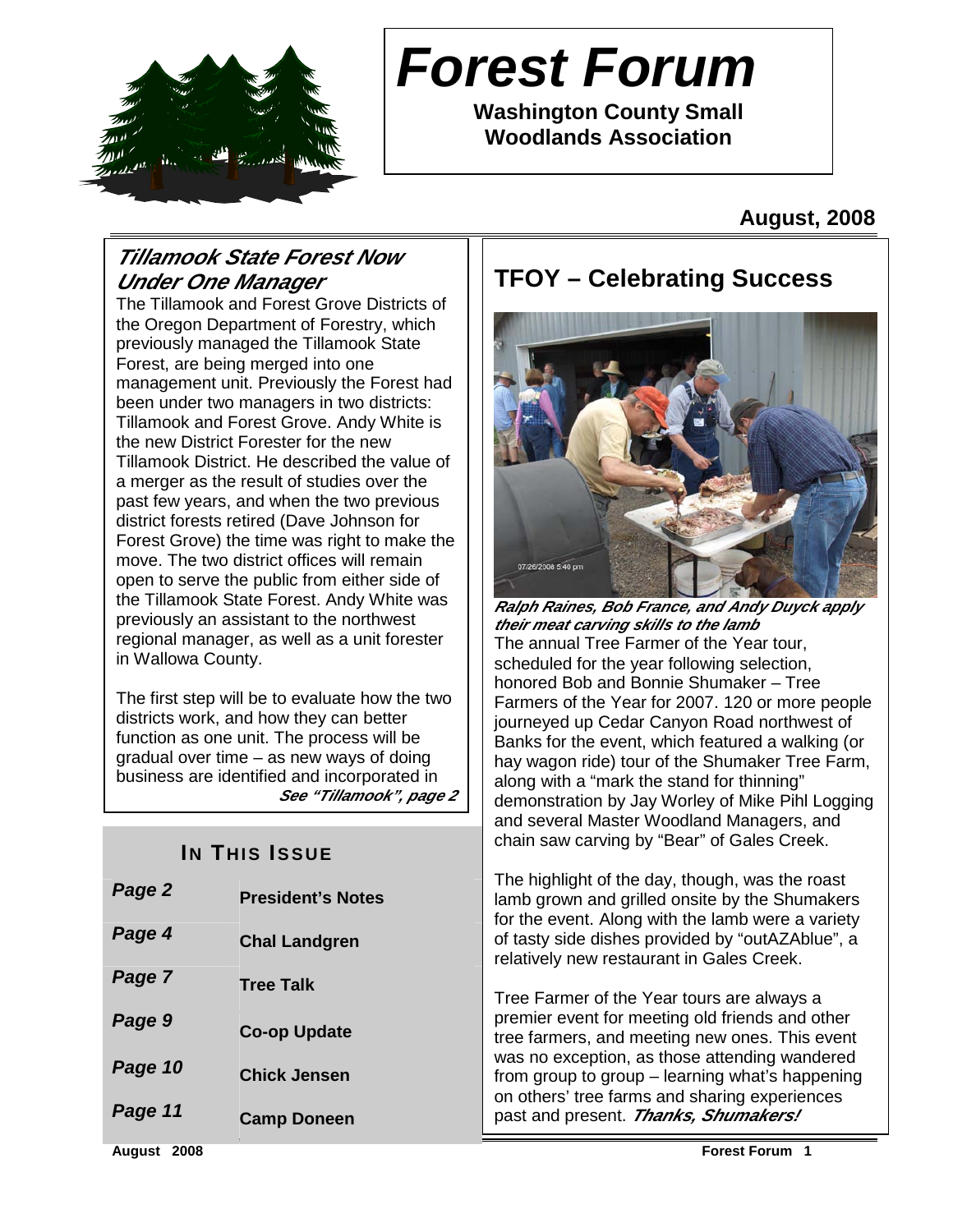# **Notes from the President by Dallas Boge**

Summer brings the usual chores for those of us who raise Christmas trees, shearing and other care of the trees. We have used plug seedlings for a couple of years now. This year I saw almost no frost heave, and the trees look good now (late July).

As a follow-up to last month's notes, several have commented about the amount of processing needed to produce the three choices of final product. Since the costs will vary with many factors such as terrain, equipment used, skidding distance, etc., I made no attempt to make those comparisons.

As I stated last month, Sharon and I spent over three weeks in May and June traveling in Canada and Alaska. Lower and mid British Columbia forests consist of Douglas fir and lodge pole pine, as well as poplar and aspen. Much of the lodge pole pine has suffered from beetle attack, resulting in large swaths of brown forests and the occasional intense wildfire.

Northern B C is covered with lodge pole pine, black spruce, aspen and cottonwood. There is very little beetle kill evident. The black spruce is common in the wetter areas and seldom gets over 10 feet tall. The trees are very thick, appearing to be 15 to 20 thousand stems per acre. There is a high incidence of witches broom in the spruce.

From the road from Whitehorse, Y T, to Skagway, Alaska, the trees consisted of cottonwood, aspen, Alaska spruce, and lodge pole pine plus some sub-alpine fir. The trees nearer the coast are larger, but still crowded.

North of Anchorage, the trees consisted of Alaska spruce and birch. In the wet areas, again the spruce are small, in better growing conditions, they are up to 50 feet tall. In much of Canada and Alaska, portable sawmills are seen along side the roads.

Just a reminder, we still have discount coupons for new members courtesy of Stimson.

I close on a sad note. Many of you already know that R N "Chick" Jensen passed away July 7, one day short of his 87<sup>th</sup> birthday. Chick was a regular attendee of our meetings and in recent years faithfully attended the annual awards banquet. Our sympathies go out to his wife Laurel, Dick and Linda Martin and the rest of his family. We will all miss you, Chick.

That's all for now.

Dallas

### **Tillamook, continued from page 1**

normal work routines. An integration coordinator will be hired to assist in the process. Employees will be involved in the process. An important goal of the process will be to make better use of limited resources while setting broader priorities for the whole Forest.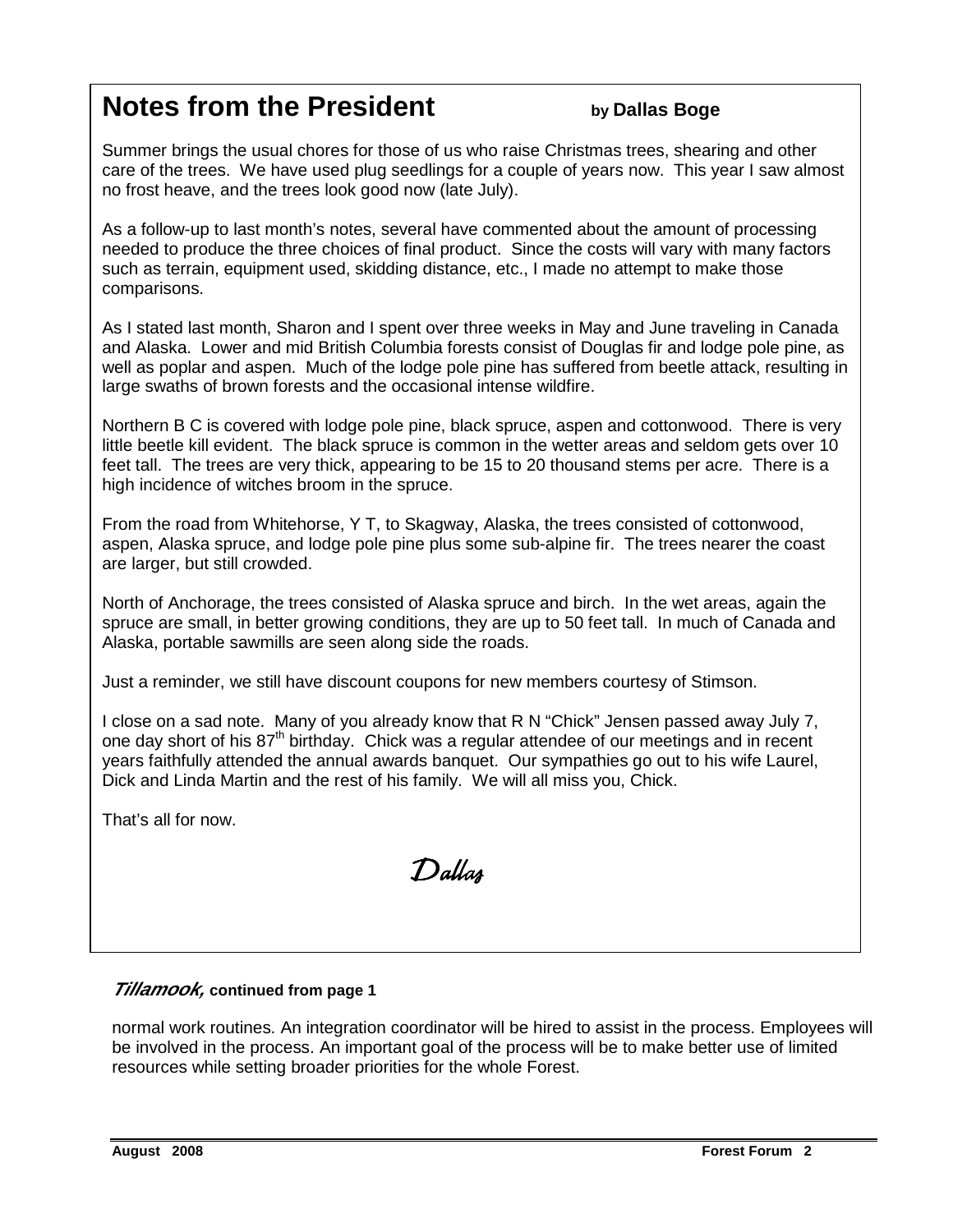### **WCSWA Leadership President – Dallas Boge; 503-357-7688 Vice-President** – **Jim Brown; 503-284-6855 Secretary-Treasurer – Bob Shumaker**; 503-324-7825 Board of Directors: Dick Courter; 503-297-1660 Art Dummer; 503-357-4258 Tom Nygren, 503-628-5472 Neil Schroeder; 503-628-2344 Bonnie Shumaker – 503-324-7825 Wendell Walker, 503-353-0328  **Legislative Committee Chair:**  Ron Larson; 503-775-3223

**WCSWA Website** www.wcswa.org **Website Manager: Kathy Scott** Contact Tom Nygren for web postings and information.

**Forest Forum Newsletter Editor:** Tom Nygren 503-628-5472 e-mail: tnygren@juno.com

### **The Tree Farm Tradin' Post**

 for tools, equipment, property, or materials? You can place a free advertisement in Forest Forum. A free service to our members: List tree farm items/land to buy, sell, or trade. Contact Tom Nygren, 503-628-5472. Got a tool or piece of equipment you don't need any more? Or maybe you are looking Another way for tree farmers to help each other! (3 month limit)

**For Sale** Wood Stove, perfect for work shop, storage room, game room, or retreat cabin. Kodiak brand, 17" X 28" firebox with side opening. \$150. John Helmer, 503-222-4614.

**For Sale** Sanborn Bandmill and Vacutherm 4000bdft vacuum kiln. Call 541-946-2070, "Go Figure Hardwoods"

# **Event Calendar**

- **August No Event Scheduled**
- **September Tour or Meeting To Be Announced 24-26 Western Stewardship Summit –** Sunriver Resort, Bend. See agenda at www.sustainablenorthwest.or/WSS, Email: info@sustainablenorthwest.org Phone: 503-221-6911 x100
- **October 16-18 National Tree Farm Convention, Portland.** Field Day at the Hanschu's Little Beaver Creek Tree Farm on Saturday, October 18. The convention will be open to family forestland owners, both members and non-members of the American Tree Farm System, as well as industry professionals and others interested in forest land management. For more details, visit the website at: **http://www.treefarmsystem.org/cms/pages/73\_1.html**
	- **28 WCSWA Meeting**  Marketing Small Woodlands Products, by Dr. Roy Anderson of The Beck Group, a consulting firm.
- **November 18 Annual Awards Banquet** Jennings McCall Center, Forest Grove. Social hour begins at 5:30 p.m. Details to follow in future newsletter.

**December No Meeting Scheduled** 

**8-11 How To Dry Lumber For Quality and Profit –** OSU Extension, Corvallis. Contact OSU Conference Services, 541-737-6439, or toll-free at 800-678-6311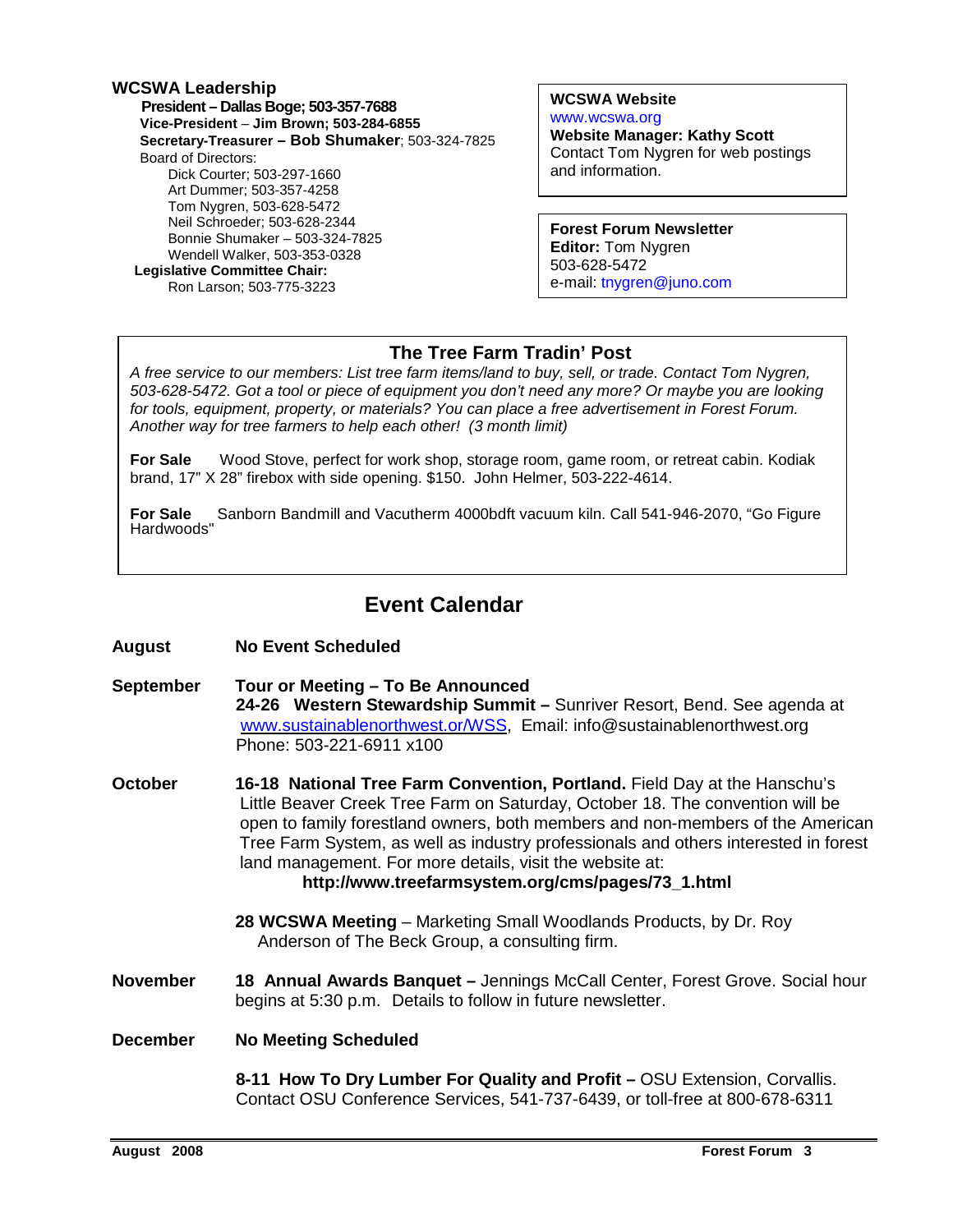# **Chal Landgren – Many Thanks!**

Chal Landgren, OSU Forestry Extension Forestry Agent for Washington and Columbia Counties for many years, has moved on to a new position within Extension. Chal is now the Christmas Tree Extension Specialist for Northwest Oregon, and is stationed at the Extension agricultural research center at Aurora.

Washington and Columbia County small woodland owners have appreciated Chal's service for many reasons: for the Master Woodland Management program that he has put many hours into putting on, for his extensive knowledge of technical forestry issues, such as the insect and disease problems brought to him by puzzled landowners (why did this branch die?, or what is this strange insect?), and for his friendly and helpful manner in dealing with all of us.

One of the most important contributions Chal has made, though, may not be known by many in the woodland public. Chal has worked hard to help Washington County Small Woodlands Association succeed, knowing that a strong family forestland owner community benefits all in many ways. Chal has been a "prime mover" in finding opportunities for WCSWA – such as the economic development grants he helped WCSWA acquire a few years ago. Those grants enabled the forestland owner survey that identified the characteristics of our community, what services are needed, and what directions WCSWA should pursue. The grants also helped bring in speakers on non-timber forest products, and helped a number of forestland owners become certified – and even get a management plan developed. The Oregon Woodland Co-op owes a great deal to Chal, as he leveraged the resources of Extension –information, contacts, meeting rooms, clerical services – to enable the Co-op to obtain grants, prepare a business plan, and begin implementing the plan.



A reminder about farm/ranch insurance.

A roll up your sleeves reminder.

Whether you're on a 15,000-acre ranch or a small hobby farm, your insurance should work as hard as you do. Call today for a free, no-obligation look at getting it all coveredhome, buildings, livestock, machinery and liability. So you can check it off your list, and off your mind.



Larry Thompson Agency, Inc. 15455 NW Greenbrier Parkway Beaverton, OR 97006 (503) 924-2200 Bus (503) 924-2202 Fax



### American Family Mutual Insurance Company and its Subsidiaries Home Office - Madison, W153783 www.amfam.com

@ 2006

 $002059 - 1/06$ 

# **2008 WCSWA Member Roster Enclosed**

The 2008 Member Roster is included with this issue of Forest Forum. Information comes from the OSWA member file. Thanks to Mike Gaudern of OSWA for providing the electronic file, and to member Lynn Harrel who edited and formatted the information for printing.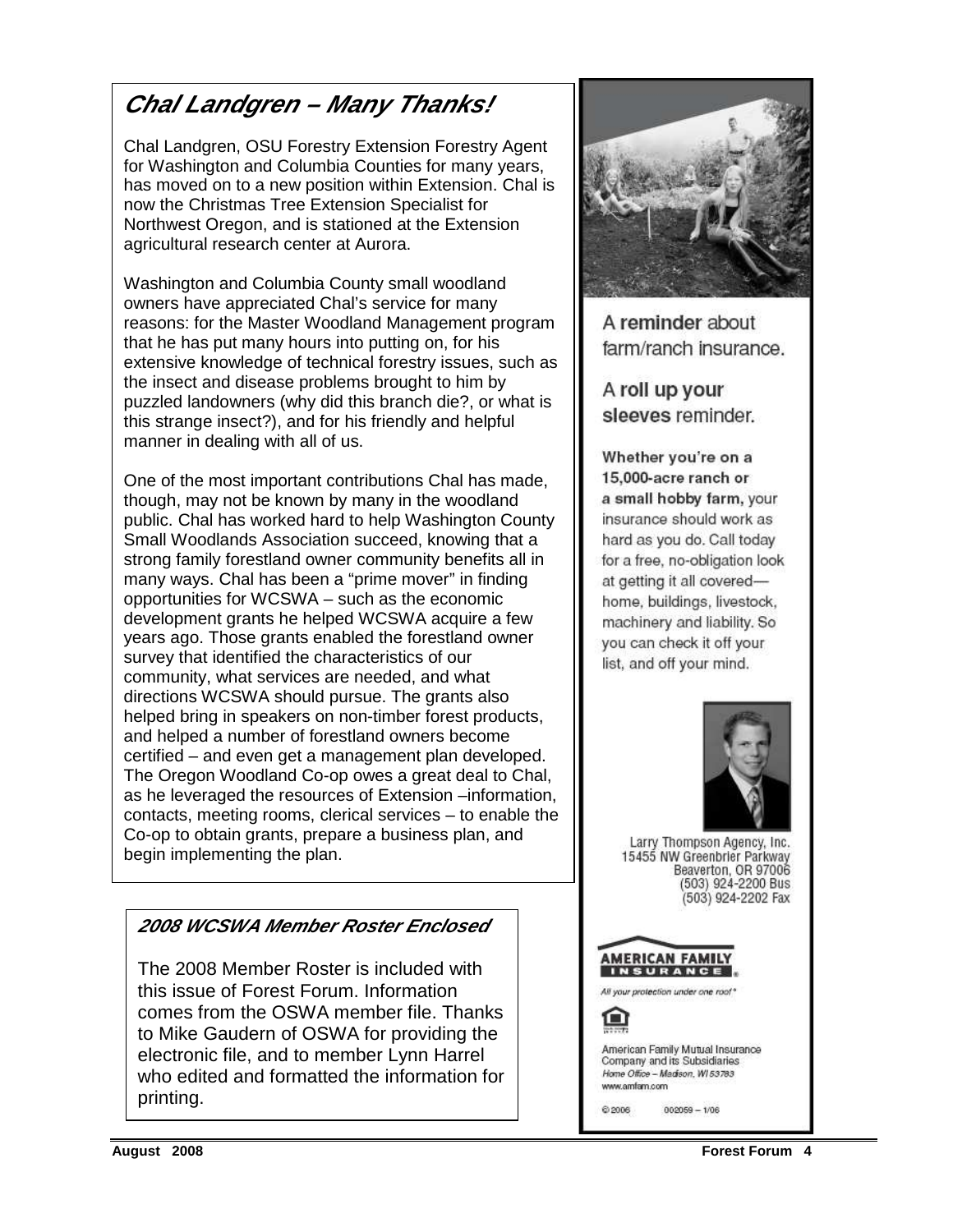

# **Advertising Opportunity:**

**The Forest Forum is a monthly newsletter sent out to over 250 members and friends of WCSWA. Advertisers receive free newsletters for the duration of their ads.** 

### **ADVERTISING RATES (PRICE INCLUDES TYPESETTING & AD PREP)**

**YES!** I want to advertise in the WCSWA Forest Forum. Ad size: \_\_\_\_\_\_

Enclosed is a check or money order for: 1 issue \_\_\_ 4 issues \_\_\_ 12 issues \_\_\_

| Company                     |  |
|-----------------------------|--|
| Contact                     |  |
| Address                     |  |
| City/State/Zip_____________ |  |
| Phone                       |  |
| Fax                         |  |

Please send this form, ad copy, logos, photos, etc. to:

**Dallas Boge, 10735 NW Thornburg Rd, Gales Creek, OR 97117** 

**Thank you for supporting Washington County Small Woodlands Association!** 

|                    |       | 4      | 12     |
|--------------------|-------|--------|--------|
|                    | issue | issues | issues |
| 1/12               | \$15  | \$30   | \$75   |
| page               |       |        |        |
| 1/6 page           | 25    | 50     | 125    |
| ¼ page             | 35    | 70     | 175    |
| $1/3$ page         | 45    | 90     | 225    |
| $\frac{1}{2}$ page | 65    | 130    | 325    |
| 2/3 page           | 86    | 170    | 425    |
| Full               | 125   | 250    | 625    |
| page               |       |        |        |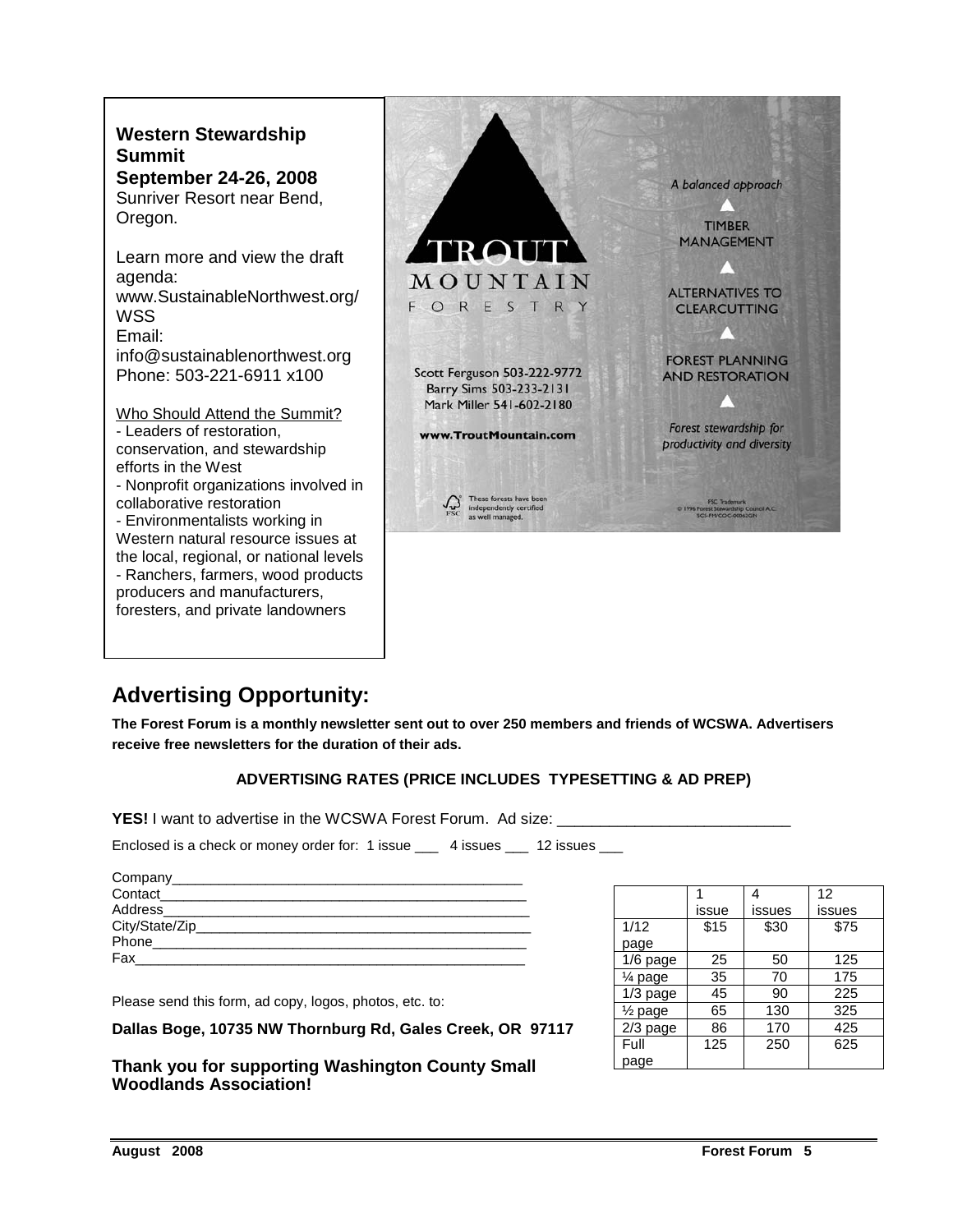

# **Where the Tall Trees Grow**

"Where the Tall Trees Grow" is the theme for the American Tree Farm System's National Convention which is to be held this year in Portland on October 16- 18. It is open to members of ATFS as well as any other interested parties. You can learn more about the convention at www.treefarmsystem.org.

 The Field Day for the convention is to be held at WCSWA members Anne and Richard Hanschu's tree farm. Attendance at Field Day is expected to be between 400 – 600 people from all across the USA. It will be exciting to show off Oregon's fantastic tree growing country to fellow tree farmers. In order to make this a wonderful success, many volunteers are needed. I already have the beginnings of a volunteer list, but I need more. If you would like to be part of this fun event and have not already contacted me, please do so now. Call or email Bonnie Shumaker, Field Day volunteer coordinator at bandbshu@aol.com or call (503)324- 7825.

**Land Surveying Planning Engineering Water Rights Forestry** 





Serving small timberland owners in Oregon since 1968 Timber Sale Management - Timber Cruising and Appraisal – Land Use Planning For Rural Parcels – Fish presence/Absence Surveys. **We are proud of our client relationships and would enjoy the opportunity to provide you with quality service.** 

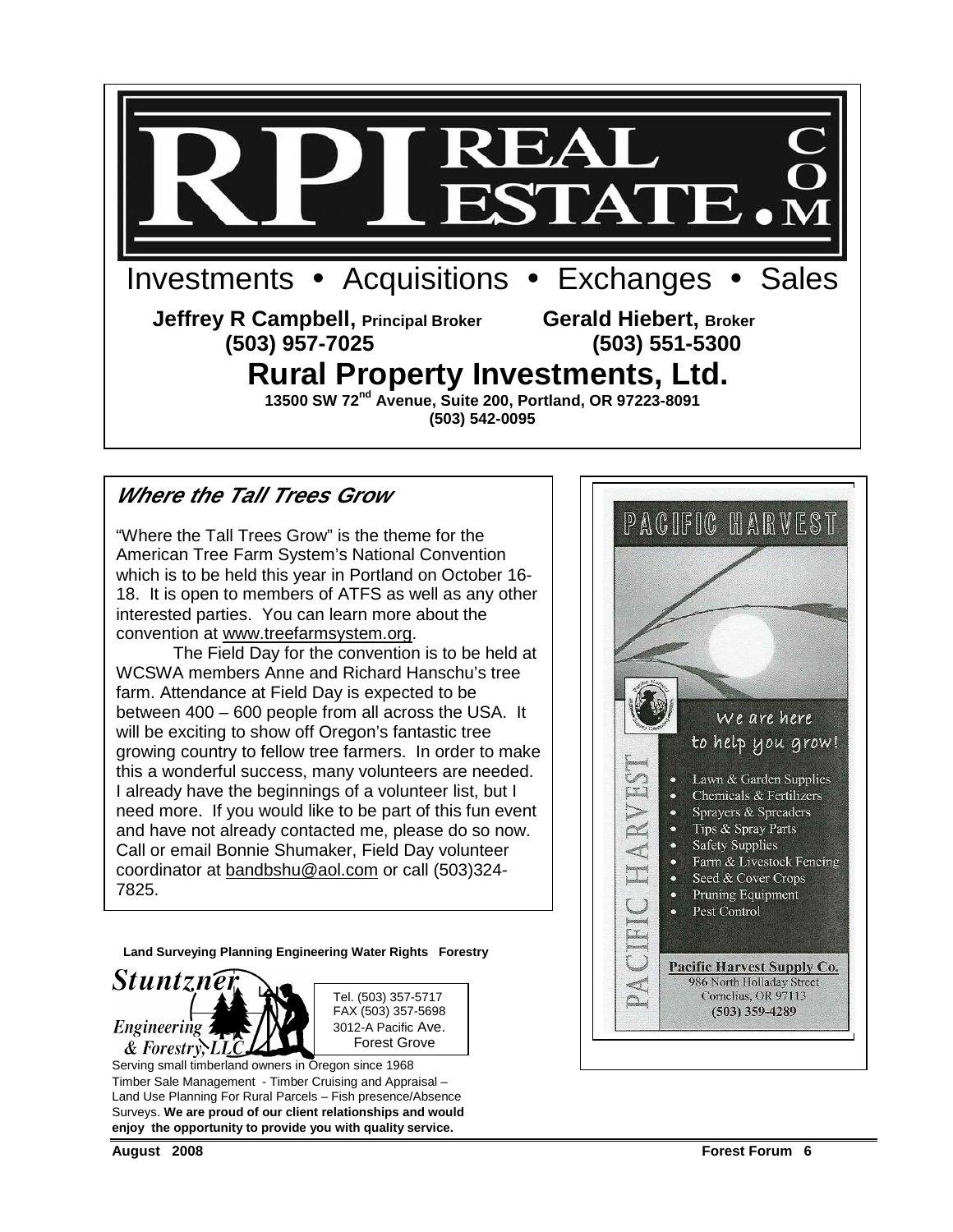# **Tree Talk** *by Bonnie Shumaker*

While preparing for our Tree Farmer of the Year tour and picnic last month, Bob and I took time to write down as much history of our place as we knew. For those of you who could not attend the tour, I share it with you here.

# Shumaker Tree Farm – A History

One can only imagine what our tree farm looked like historically. Likely, it was forested for much of the time, although we know the dynamic nature of forests. What we do know is that in 1886 the land was homesteaded by Ludwig and Lena Kahler who had six children. They must have laboriously cleared the flattest of the land without the luxury of chain saws. In 1893 they deeded ½ acre to the Hayward Cemetery as did the neighboring Hayward farm. The cemetery is still in use and the gravestones tell a bit of history themselves. A booklet, "The Hayward Story" compiled by Anne Laemerman (whose family also homesteaded in the area) was published in 1997 and tells of the school and post office that was part of this community seven miles west of Banks.

 We understand that over the years, the ground yielded strawberries, prunes and grazing land for cattle and horses. The original house burned down in the l920's and the current "big house" was built in 1929. When we bought the first forty acres in l977, approximately 30 acres were cleared with the rest in brush and a bit of timber. We had been looking for more acreage than our five acres in Scholls. The ad we answered was for "40 acres and a barn", but when we went to see the place, there was a house! It had been neglected and vacant for more than a year, but we kept saying to each other, "It's livable. We can fix it." And fix it we did. It needed a foundation, roof, re-wiring and re-plumbing for starters. It was built on balloon framing as a small two story saltbox, 400 sq. ft. on each floor. Besides repair, we added 12 feet across the front of both stories. It was hard to get workers to come out this far since 1977 was a booming time for building, so we did all we could ourselves while living in a camper. The process took six months. Our boys were eight and ten at the time and loved the camping experience. Bonnie missed having a bathroom, but with kind neighbors like the Harrel's who offered us their shower whenever we wanted, the adventure yielded good memories.

 We were very happy in our rebuilt house (and barn, shop and fences) and acquired sheep. We had as many as 50 ewes to keep us occupied and enjoyed the learning curve associated with sheep ranching. Lambing time was always exciting and we miss that miracle of birth. Bonnie's parents were granted permission to move onto the place in 1978 after a Washington County hearings officer declared that "extended families living and working together should be encouraged for the public good."

 As we neared retirement, we cut back on sheep and started replanting pastures to timber. In 1997, we had a chance to buy the 40 acres to the south of us as a clear-cut. It was at this time that we became serious tree farmers and joined OSWA and WCSWA. We had replanted five acres of brush to trees in 1980 with some success, but discovered there was much more to learn and have enjoyed the process, especially the people who have helped us along the way. We became Master Woodland Managers in 2002.

 In 2002, Bonnie's mother, now a widow, was living in Forest Grove and our son Dan, his wife Melinda and their two children, Chelsea and Bridget moved from Hermiston into the "big house" while we moved into the "little house" or "old folks home". We are delighted that both our boys share our love of trees and want to learn more. Trees take two or more generations to grow and we rejoice with having those generations right here.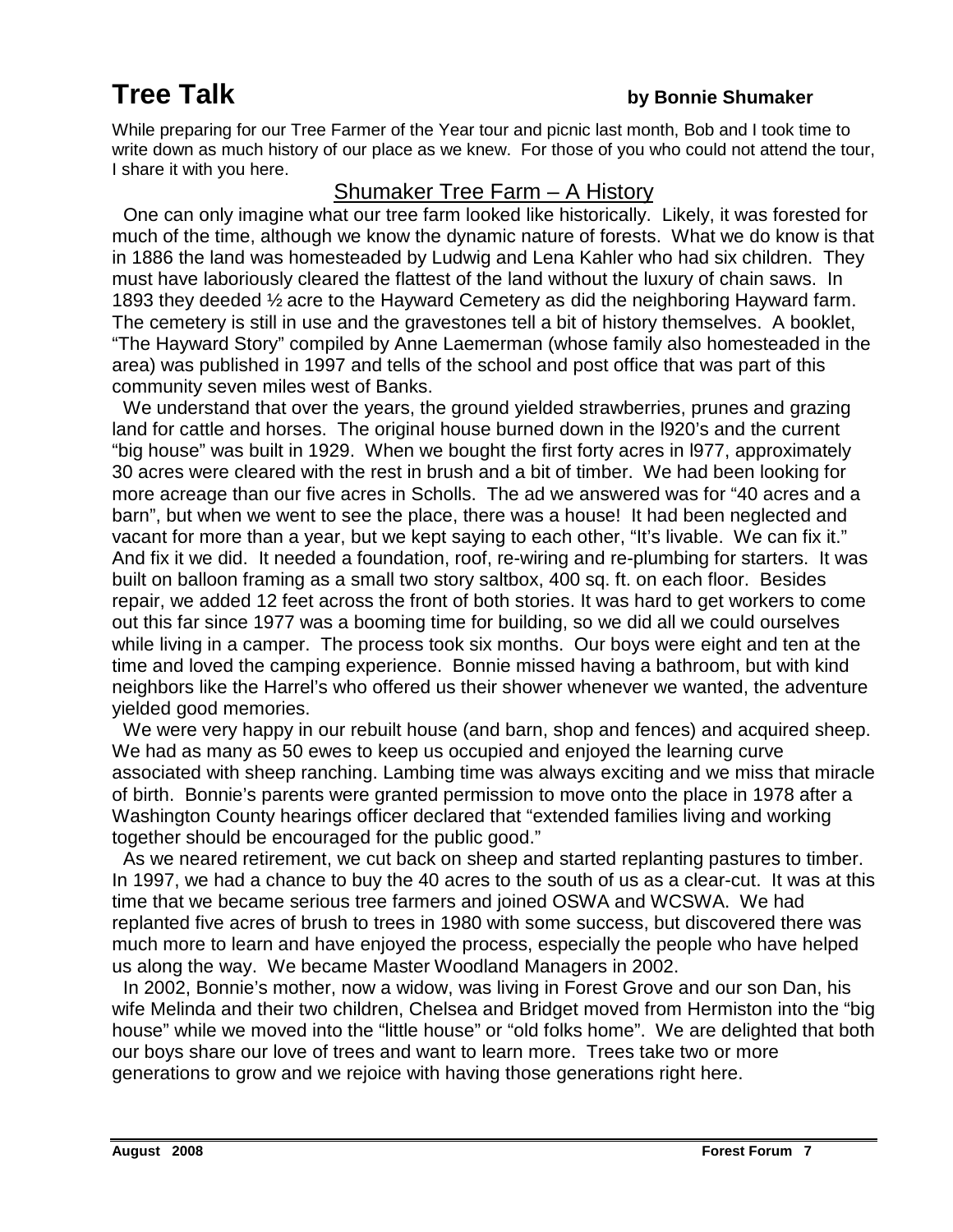### **SEEDLING SALE 2008 -2009 SEASON** – **by Bob Shumaker**

 WCSWA has contracted with Lewis River Reforestation for seedling delivery for the 2008-2009 planting season. We have two pounds of Vernonia Elite Douglas fir seed contracted which will yield approximately 40 to 50 thousand  $1 + 1$  seedlings. Vernonia Elite DF seed is from ODF's Vernonia Seed Orchard and is the second generation of their breeding program. These seedlings have superior growing characteristics and are intended to maximize the growing potential of your site. They are not genetically modified organisms, but are the result of breeding parent trees with superior growing characteristics from trees selected from our area.

 In August, we will inspect the seedlings and get an approximate number of available seedlings which meet our specifications. Lewis River has grown our seedling needs for many years and does a wonderful job.

 This year may be a challenge to sell all of our seedlings because of the low price of logs resulting in a low cut on small woodland properties.

 A seedling order form will be included in the September newsletter so now is a good time to look at your seedling needs. Think about fill in areas from your last year's planting, etc.

 In addition to Douglas fir, Lewis River provides Western Red Cedar to us which might provide opportunities for diversity on your property.

 The seedling sales provide a benefit to landowners as well as a revenue source for **WCSWA** 







Save time and money on your next land clearing project by calling Brush Tigers, Inc. We can clear one acre of heavy brush and small trees or up to four acres of light brush in a single day leaving virtually nothing to haul away!

- Land/Lot Clearing
- $\bullet$  Fire Breaks
- Maintenance of Fire and Logging Roads

### VISIT OUR WEBSITE TODAY AT: WWW.BRUSHTIGERS.COM

Or email us to receive an information packet EMAIL: BRUSHTIGERS@COMCAST.NET **CCB 162482** 

503-313-2599

**BRUSH TIGERS, INC.** 

THE ULTIMATE IN LAND CLEARING!

**CLEARI** 

**August 2008 Forest Forum 8**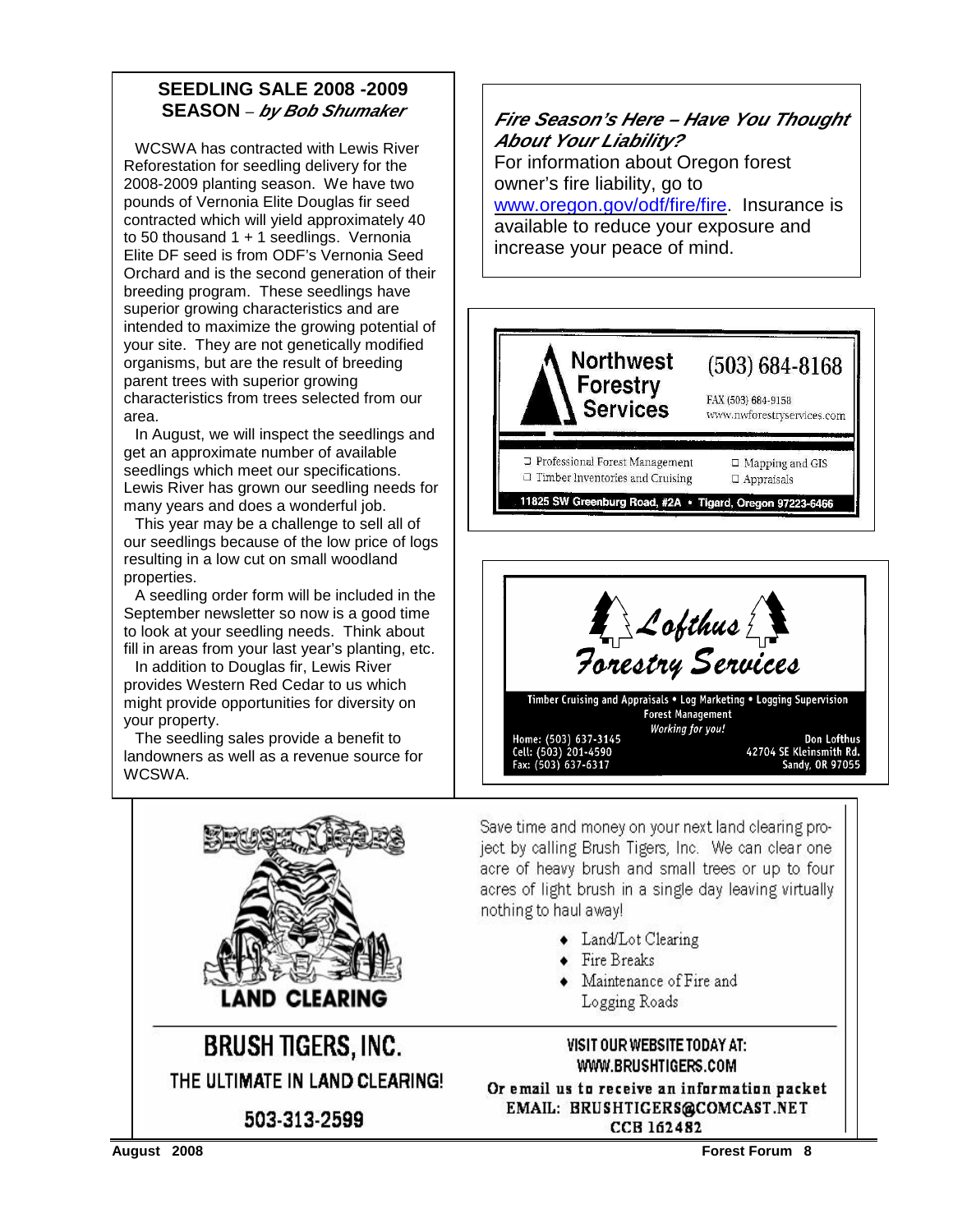# **What's Going On With The Co-op?**

The Co-op continues implementing their business plan. Here are some of the current activities:

- Ecosystem Opportunity Day, June  $21<sup>st</sup> A$  good crowd showed up for the first Co-op educational seminar. The seminar focused on ecosystem services, and included presentations on potential for payments to members for carbon sequestration, watershed quality, wildlife habitat, and other non-timber values (including non-timber forest products). There was enthusiastic response from the participants, with interest in the potential for the Co-op to host future pertinent educational events.
- Bundled Firewood Project The Co-op has obtained a tentative agreement with a chain of markets to purchase bundled firewood. The intent is to deliver bundled dry firewood this fall, using member firewood supplies. The added value of bundling will yield an improved return to members over the return for wholesale firewood.
- Custom Cut FSC certified wood A custom cut operation produced about 240,000 board feet of lumber that was marketed to value-added markets. The result is a 10% added return to the participating members.
- Special Milling  $-$  A special milling project was initiated to produce cedar products. A portable mill is being used to mill cedar that otherwise would have been uneconomical to market.
- Wilco membership The Co-op has joined the Wilco Co-op, enabling members to obtain an enhanced discount on certain chemical and other agronomic products. Members will get reduced prices, and the Co-op will obtain a periodic share return as well.
- Membership increase Seven new members have joined the Co-op since spring making a total of 45 land ownerships. A membership drive is being initiated to attract new members. The drive will rely on members to help identify and encourage non-members to join. Information about the Co-op's progress and planned activities will be provided. The goal is to build an outreach from members to non-members, and to reach leaders in the small woodland community who may be able to help in the recruiting effort.

### **"Where the Rubber Meets the Road" – September 13 - Marketing Educational Event**

All members and interested potential members are invited to attend the next Co-op educational event about marketing. It is scheduled for September 13 beginning at 9 a.m. at the Oregon Department of Forestry Forest Grove District Office in their conference room. The purpose of the event is to present important market information for woodland owners, and discuss how Co-op members (and interested potential members) can participate in current and existing Co-op projects.

John Krier, marketing specialist, will present current and future market prospects for woodland owners. He will discuss the interrelated causes and effects of local, regional, national, and international markets, and how they financially affect this timber region and a Co-op member's personal forestland opportunities in the near and distant future. Following John's presentation, the Co-op coordinators will discuss how Co-op members (and interested potential members) can participate in existing Co-op projects, including another planned custom cut, special milling opportunities, the bundled firewood program, and others.

### **Annual Meeting – Marking Our Progress**

The Co-op annual meeting, held on May  $17<sup>th</sup>$ , was attended by quite a few members and a number of friends and cooperators. We discussed some important Co-op proposals (summarized in this newsletter) to provide services and products to the membership, heard some interesting presentations by vendors and friends of the Co-op, and shared a lot of good food!

By vote of members, the following decisions were made:

• Barrett Brown and Neil Schroeder were elected to the Board of Directors. Paul Bishop, who stepped in to admirably fill an unexpired term on the Board, stepped down.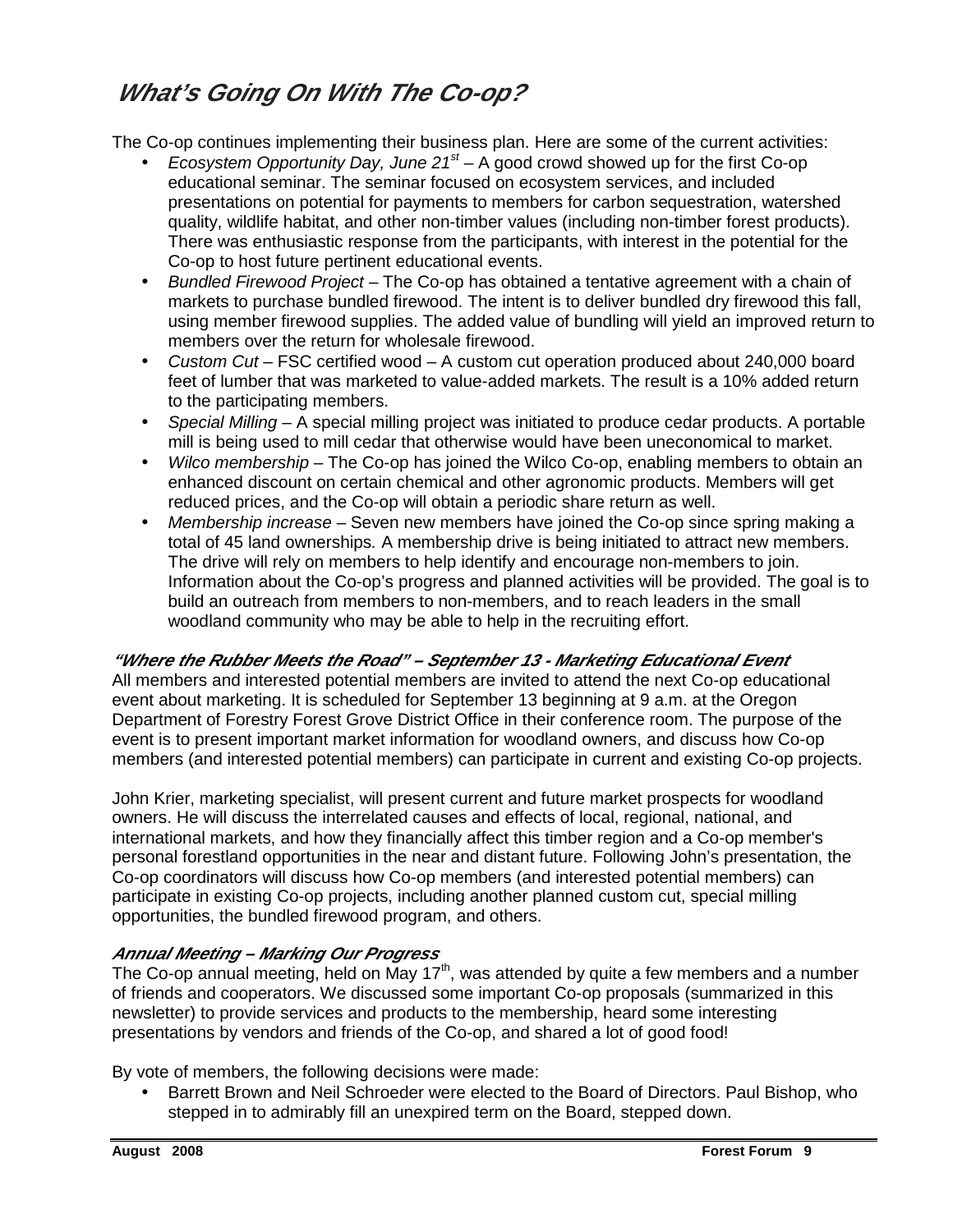- The Co-op officially changed its name from "Oregon Woodland Management and Sales Cooperative", to "Oregon Woodland Cooperative". The new name has been filed with the Secretary of State.
- The Co-op established a new membership class: Affiliate Member. This membership class will allow supporters, vendors, and others to officially participate in Co-op activities.

## **Co-op, TRWC Work Toward Mutual Goals**

The Tualatin River Watershed Council and the Oregon Woodland Cooperative have an important goal in common: a healthy watershed. A healthy watershed involves more than just the land and the water that flows through it. It also involves the people who live and work in the watershed. Family forestland owners, including Co-op members, comprise an important segment of the watershed's population because they are stewards of the land they own, and the land they own and manage provides many benefits to all the people in the watershed. Maintaining the ability of these on-theground stewards to continue to live on and manage their land requires that they have economic viability – someone has to pay the bills!

The Co-op and the Council have identified three immediate areas where working together can pay dividends: **outreach** to the rural, suburban, and urban population in the watershed to help them understand how caring for the land and providing economic benefits to landowners are mutually interdependent goals, assistance to forestland owners who need resources to accomplish important restoration activities through the Oregon Watershed Enhancement Board's **Small Grant Program and other grant opportunities**, and bringing together other **partners** to help achieve common goals.





# **Woodland Community Loses A "Master"**

The woodland community lost one of its most colorful and knowledgeable spokesmen this summer with the passing of Master Woodland Manager R.N. "Chick" Jensen. Chick, who was 86, had been in ill health for several years, but that didn't stop him from attending woodland events and sharing his experience and wisdom with others. Chick authored several informative articles on logging and safety in the woods, as well as sharing his knowledge about past logging experiences at gatherings of those interested in woodlands. In the past, Chick had worked for Sunset Lumber Company, Smithwick, and Crown Zellerbach. He earned his Master Woodland Manager certificate from Oregon State University Extension, and provided a constant source of historical perspective to the classes.

Chick and his wife Laurel established their tree farm on the Nehalem River south of Vernonia sixty years ago, and were Tree Farmers of the Year for Columbia County in 2000. Chick's knowledge of woods ways, and the use of machinery to do the work needed on the tree farm, were evident in the quality of the tree farm. The tree farm will continue to be operated by the family, under the leadership of his daughter Linda and her husband, Dick Martin.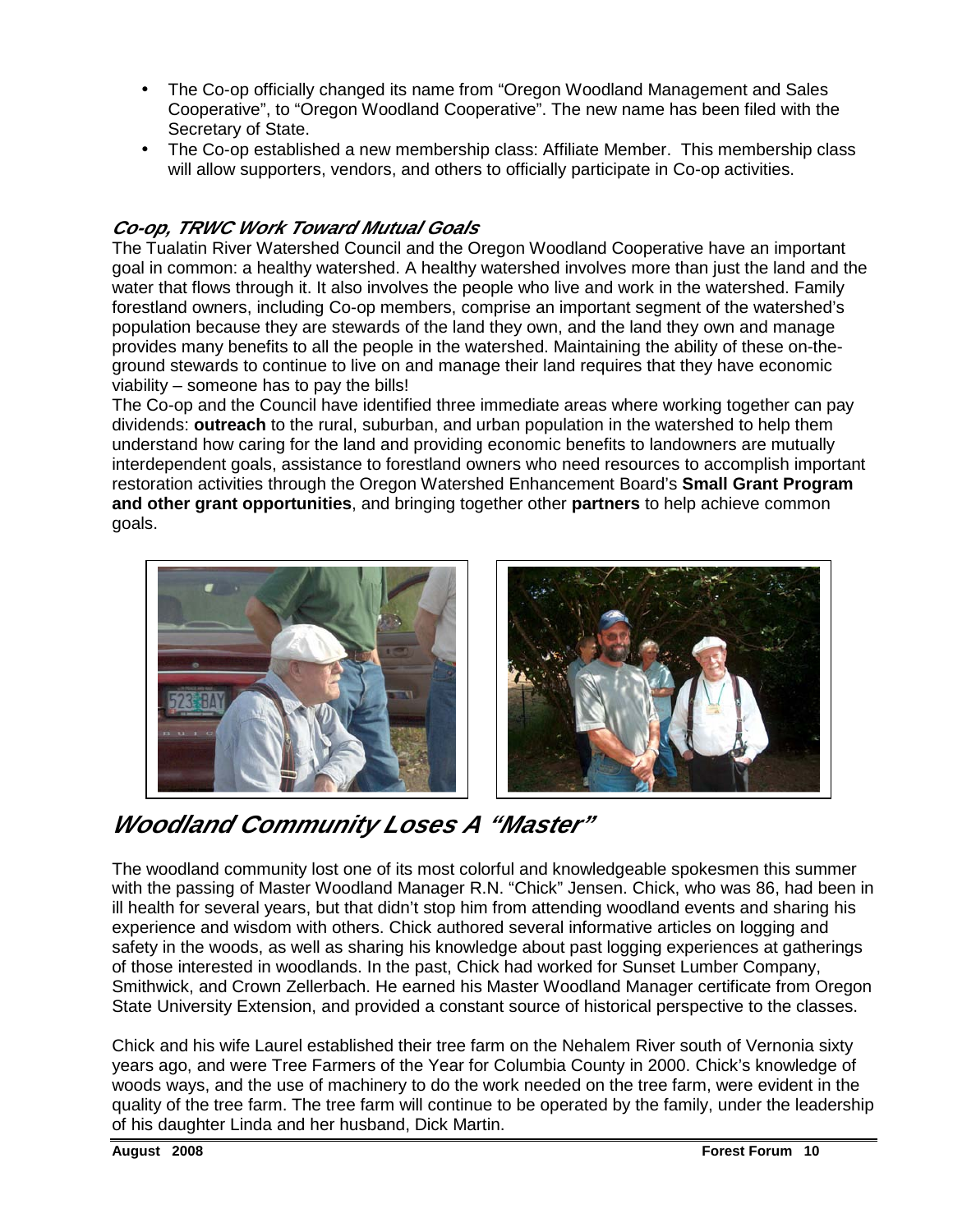# **Camp Doneen Field Day – An Oregon Award Winning Logging Fly Camp**

**Brain Buckets, Corked Boots, Stagged Pants, Stanfields, Tin Pants, Muck Sticks**, and **Jewelry** are just a few of the many terms that characterize logger lingo spoken at logging camps **"Where Tall Trees Grow"**. Participants at the 2008 National Tree Farmer Convention Field Day will be transported by **Speeders** to "Camp Doneen", a logging **Fly Camp** located in the Tualatin Valley foothills of the Oregon Coast Range Mountains.

The day will begin with a logger's breakfast followed by a hearty noon lunch where no **Bait Cans** will be allowed as Camp Doneen is not a **Nose Bag Show**. The **Brains** tell us they have asked their **Mulligan Mixer** and **Gut Robber** assisted by several of their **Bean Burners** to serve the best meal they have ever dished up. **Mud** but not **Tar** will be served.

Various learning opportunities at Camp Doneen will attract the attention of city slickers and their Tree Farmer country cousins. Camp Doneen **Buckwheaters** can observe a **High Lead Candy Side Logging Show**, a **Gyppo Side** but nowhere in sight will there be a **Haywired Side**. Learn how railroad logging was important to Western timber harvesting by visiting with the **King Snipe** or perhaps **Gandy Dancers** at the abandoned Camp Doneen RR grade. Learn how loggers cut lumber in the woods at the old sawmill site located along Little Beaver Creek. Observe stumps with **Springboard** holes and learn why **Bull Buckers** required **Hand Fallers** to stand on these boards to cut trees. Catch **Crummies** along the **Haul Road** to restfully ride between logging shows. **Fernhoppers** will be available to answer West Coast silvicultural and forest management questions.

**Boomers** with *The Fred Scheer Lumberjack Show* traveling from Wisconsin and sponsored by *Stihl USA* will stage competitive events such as **Spar Tree Highrigger** climbing, **Chasing and Setting Chokers**, and **Log Birling**. They will also use **Misery Whips, Swedish Fiddles**, and **Logger Can Openers** in other events. A slug of **Dynamite** tucked between these **Bush Ape** cheeks keeps them **Catty**. All competitive events performed by Stihl USA **Boomers** were routine **Bush Ape** and **Swamper** work assignments around logging camps.

The **Bull of the Woods** does not tolerate any of his **Ranchers Pulling the Pin** but one thing is certain; by the end of the day all **Buckwheaters** will be ready to **Bunch It** in order to **Hit the Pike**. Camp Doneen **Bonebreakers** will be available to assist those needing medical attention. The **Brains** and their **Bull of the Woods** wish that no one be committed to **Section 37.**

Come to Camp Doneen **"Where Tall Trees Grow",** learn to speak **"logger lingo"**. Enjoy!!!



**Note: The above display of "logger lingo" conveys two messages:** 

First - There is a lot of history expressed in the language of the loggers who preceded modern tree farmers. Thanks to Dick Courter, who provided this informative look at our logging past. Second – this is only an example of the learning – and the fun – that you can

have at the American Tree Farmer Convention Field Day – October  $18<sup>th</sup>$ , at the Hanschu's Little Beaver Tree Farm.